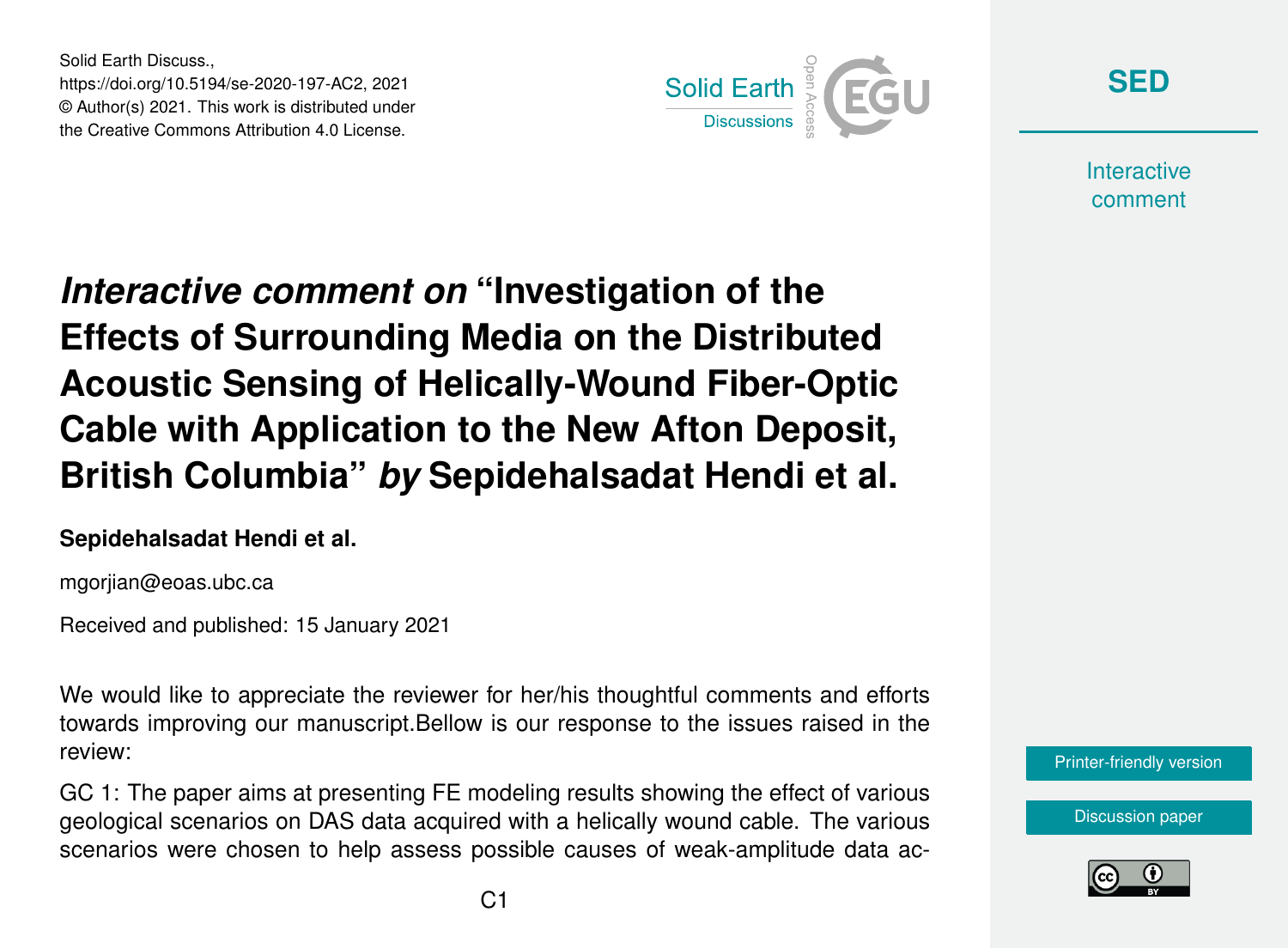quired at the New Afton mine using a HWC cable. We will clarify this in the revised manuscript. In the revised version, the code will be provided, and the structure of appendix will be modified according to the referee suggestion.

GC 2: a and b) In Fig 12 to 17, the radial strain around the cable as a response of compressional wave propagation in 90° incident angle is shown. In this FE modelling, the HWC fiber strain is calculated based on radial and axial strain of cable by considering wrapping angle  $(\alpha)$  equal to 30 degree, according to the following equation:

e (HWC fiber)=e\_axial\*ãĂŰsinãĂŮ^2  $\alpha$ +e\_radial\*ãĂŰcosã $\tilde{A}$ Ů^2  $\alpha$ 

c and d) Indeed, the cable is not exhibiting higher strain in these scenarios. As the number of domains is higher in other scenarios and smaller mesh are assigned to the thinner domains, COMSOL resolution is not able to show these strains and that is why cable domain is shown in white in other scenarios.

e) In 3D simulation, the real dimension of geometries is taken into account, and the cable is completely bounded by surrounding material and its radial deformation is controlled by its characteristics and surrounding material. While in 2-D simulation, one dimension (y) is not considered into modelling (plain strain assumption) and whatever energy is applied by plane wave is used to make deformation in x and z direction.

f) A 3D modelling figure will be presented in revised version.

GC3: This is correct; the focus is on the HWC response only. The response of straight fibre-optic cable is well-documented in the literature (Mateeva et al. 2014, Kuvshinov 1996). Straight fibre-optic cable are sensitive to the axial strain. For plane P-waves, the sensitivity of a straight fibre-optic cable varies as a function of cos2  $\theta$ ,  $\theta$  being the angle between the plane wave direction and the cable. A HWC is sensitive to both axial and radial strain, the latter being dependent on the material around the cable. The FE modeling conducted in the paper aims primarily at recovering the radial strain averaged over the circumference of the cable. The response of the HWC is then obtained using **[SED](https://se.copernicus.org/preprints/)**

**Interactive** comment

[Printer-friendly version](https://se.copernicus.org/preprints/se-2020-197/se-2020-197-AC2-print.pdf)

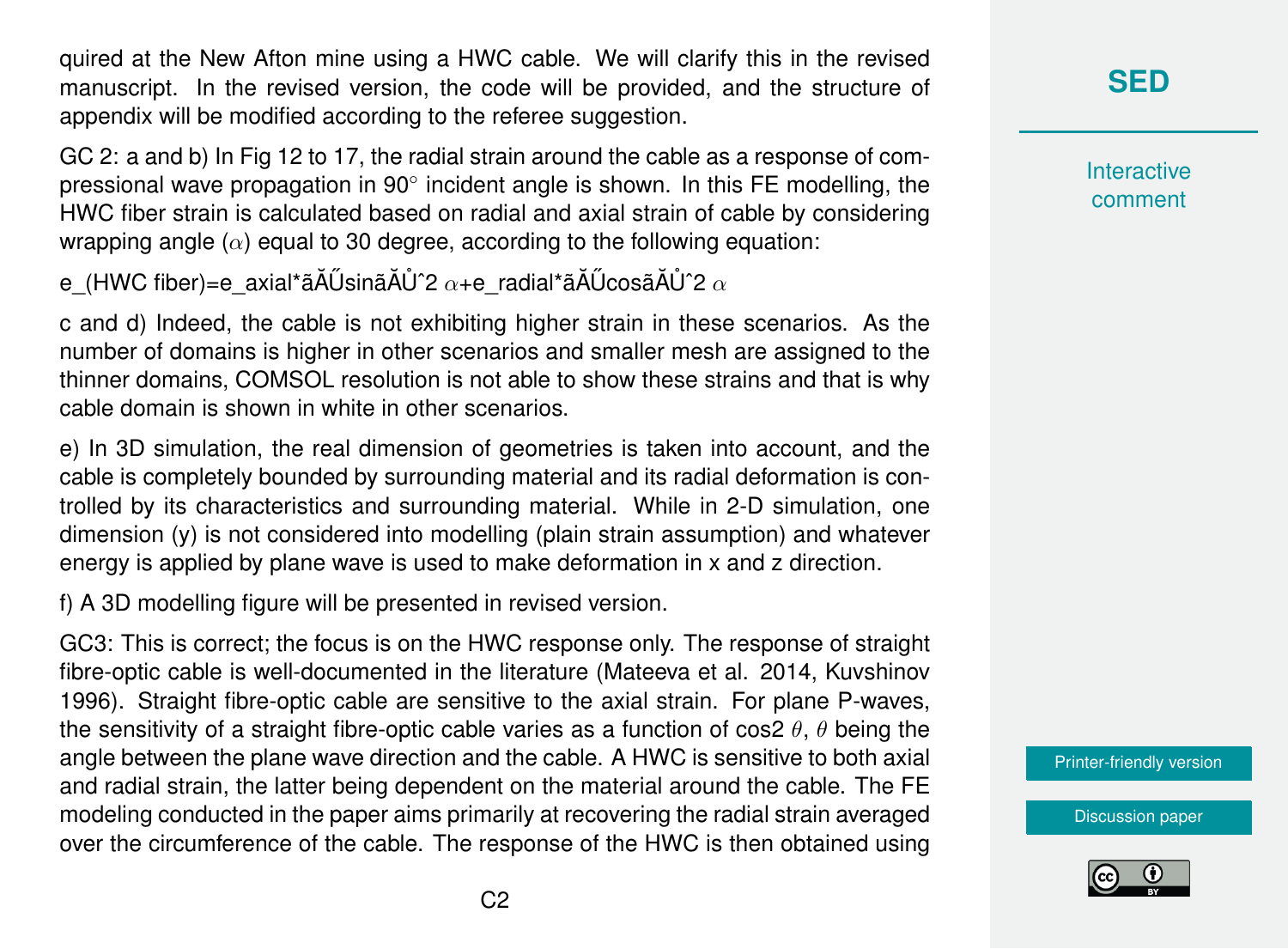equation 1 above (see response to GC2). We will clarify this in the revised manuscript.

GC4: The gauge length is the physical interval along the optical fibre over which the difference between the phases of backscattered signal is measured and used to compute strain rate (Hartog 2018). The gauge length is the main factor controlling the spatial resolution. A trace spacing less than the gauge length is generally used during acquisition as data for overlapping gauge lengths generally improve the clarity of events, especially those related to slower waves (Hartog, 2018). The same gauge length (10 m) was used for both straight and helically-wound DAS data shown in figure 22. Due to the wrapping, strain rate over the gauge length is measured over a shorter cable distance for a helically-wound fibre than for a straight optic-fibre. This resulted in more channels for the HWC data (925 for HWC vs 813 for straight fibre-optic) for cables with identical length (828.5 m). While this is an important difference between straight and helically-wound cables, it does not explain the difference between data shown in figure 22 a and b. We will add this point to the discussion in the revised version.

GC 5: Mentioned additional references will be added in revised version.

GC 6: (a), (b), (c), and (d), we will consider those comments in the revised version.

e) They are tightly overlapped; it is the reason that the slight difference is not nicely detectable.

f) More discussion will be provided in revised version, regarding fig 12 to 17. Other sections of this comment will be applied in revised version.

GC 7: We will introduce the field data earlier in the paper to improve rationale for the choice of simulated models.

GC 8: We simulated incident P-waves because it is the primary body wave used for exploration purposes. S-waves are seldom used for exploration and are usually removed from the seismic data during data processing (at least direct and refracted S-waves). Rayleigh waves only propagate along a free surface and are not suitable source waves **[SED](https://se.copernicus.org/preprints/)**

**Interactive** comment

[Printer-friendly version](https://se.copernicus.org/preprints/se-2020-197/se-2020-197-AC2-print.pdf)